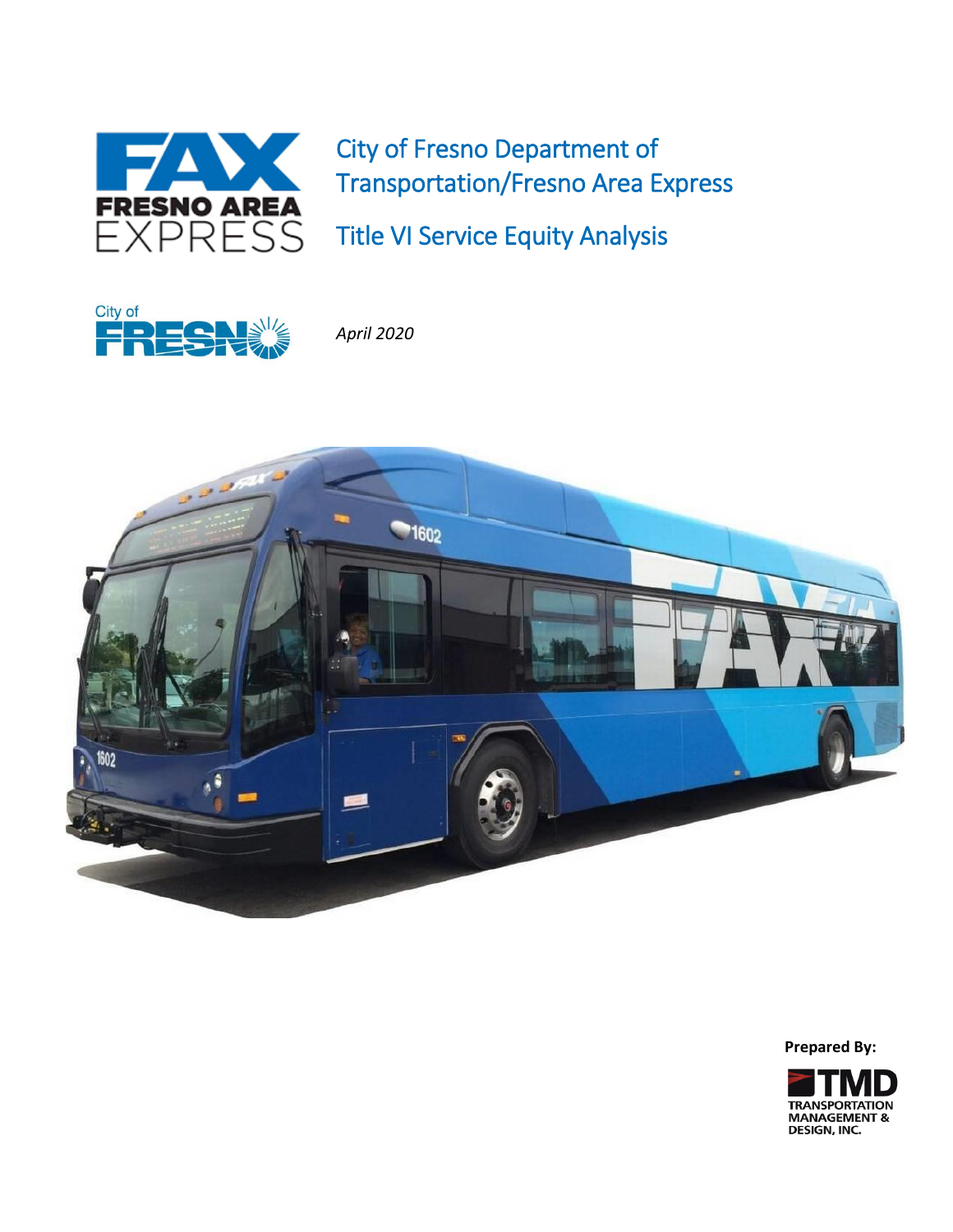# **Table of Contents**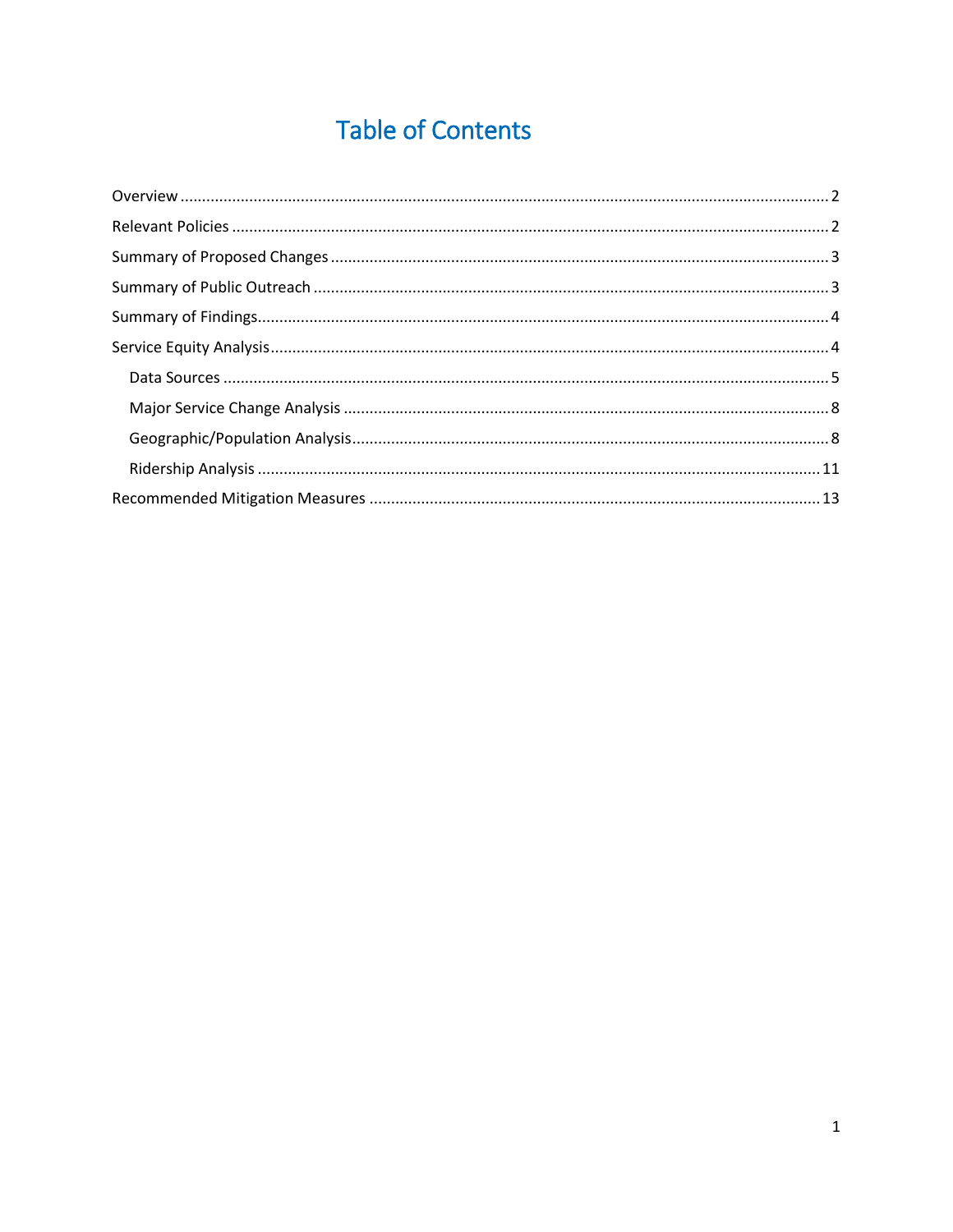# <span id="page-2-0"></span>**Overview**

In compliance with Title VI of the Civil Rights Act of 1964, the Federal Transit Administration (FTA) requires all transit agencies that receive federal funding to monitor the performance of their systems, ensuring services are made available and/or distributed equitably. One component of ensuring compliance is performing an equity analysis for all fare changes and any major service changes to determine its impact on minority (race, color, or national origin) and low-income populations.

Fresno Area Express (FAX) is the primary fixed-route transit operator in Fresno and is operated and administered by the City of Fresno, California. FAX has proposed changes to 5 of its 17 routes and the introduction of a new route.

This Title VI analysis will:

- Determine whether the proposed changes constitute a major service or not,
- Evaluate how the proposed changes may impact low-income and minority populations, and
- Identify strategies to avoid, minimize, or mitigate any disproportionate burdens, disparate impacts, or any potentially negative outcomes.

# <span id="page-2-1"></span>Relevant Policies

This FAX service equity analysis was completed in accordance with FTA regulations outlined in FTA Circular 4702.1B, "Title VI Requirements and Guidelines for Federal Transit Administration Recipients." The circular requires this analysis to ensure or minimize any disparate impact on minority populations or disproportionate burden on low-income populations.

#### *Disparate Impact Definition*

Refers to a facially neutral policy or practice that disproportionately affects members of a group identified by race, color, or national origin, where the recipient's policy or practice lacks a substantial legitimate justification and where there exists one or more alternatives that would serve the same legitimate objectives but with less disproportionate effect on the basis of race, color, or national origin. (FTA C 4702.1B, Chap. I-2)

# *Disproportionate Burden Definition*

Refers to a neutral policy or practice that disproportionately affects low-income populations more than non-low-income populations. A finding of disproportionate burden requires the recipient to evaluate alternatives and mitigate burdens where practicable. (FTA C 4702.1B, Chap. I-2)

Each transit agency is responsible for establishing a threshold for what constitutes a "major" service change as well as what differential is considered a disparate impact or disproportionate burden.

# *Major Service Change*

In 2019, FAX completed its Triennial Title VI Program. Per FAX's Title VI policy, a major service change is any service change that:

- Adds or removes 25 percent or more of revenue miles on any route, or
- Adds or removes 25 percent or more of revenue hours on any route.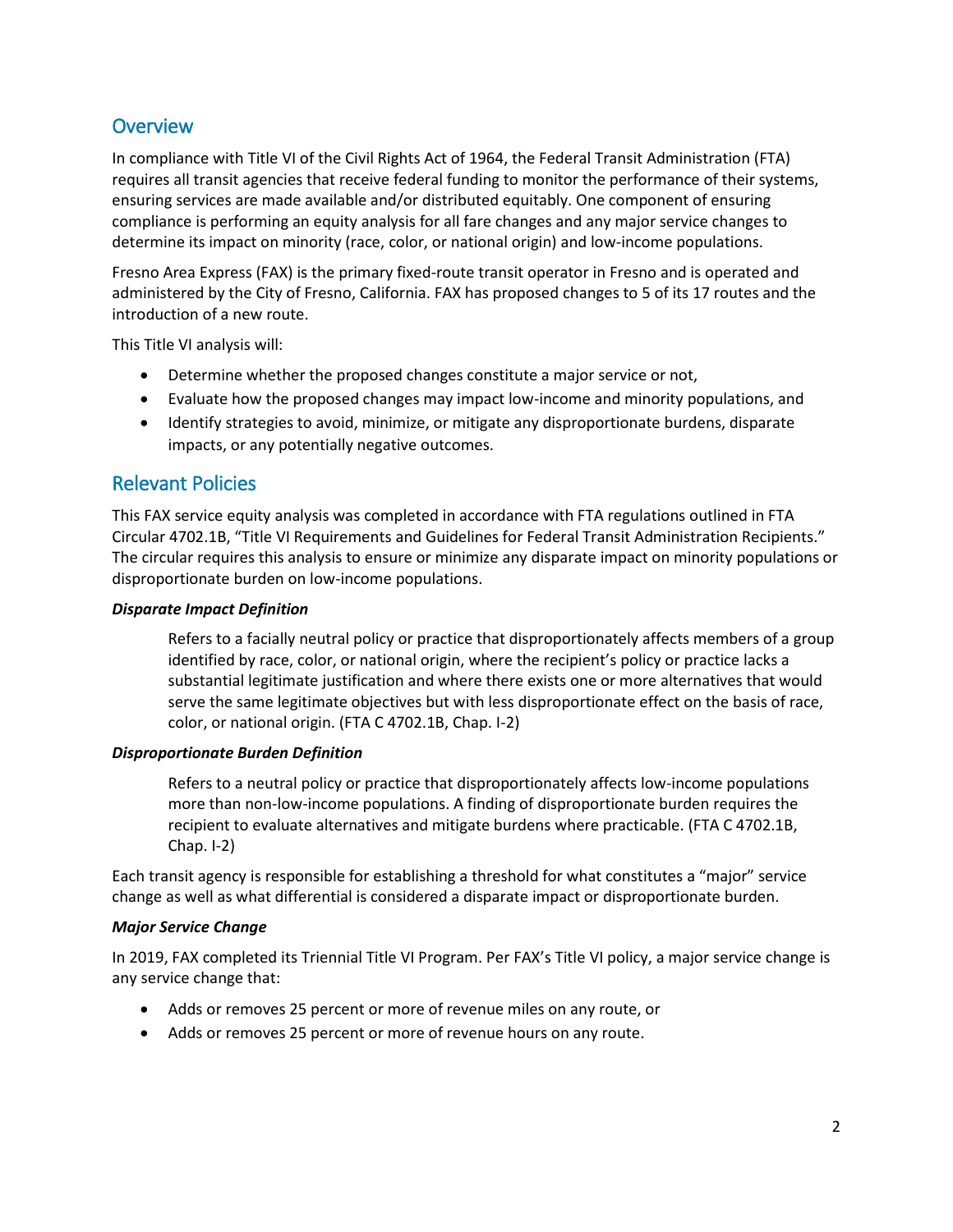# *Disparate Impact Policy*

A disparate impact exists if a major service change, fare change, or fare media change requires a minority population to bear adverse effects by 20 percent or more than the adverse effects borne by the general population in the affected area.

#### *Disproportionate Burden Policy*

A disproportionate burden exists if a major service change, fare change, or fare media change requires a low-income population to bear adverse effects by 20 percent or more than the adverse effects borne by the general population in the affected area.

FAX has recently completed two other Title VI analyses, one for the Faster FAX network in 2016, and one for a proposed smart card in 2018. This Title VI analysis will apply Title VI policies in a manner consistent with these earlier analyses.

# <span id="page-3-0"></span>Summary of Proposed Changes

FAX has proposed changes to five routes (Routes 28, 45, 20, 12, and 35) and the creation of a new route, Route 3, to be implemented in two phases. These changes are included in Appendix A.

# <span id="page-3-1"></span>Summary of Public Outreach

To collect community feedback on the proposed service changes, FAX held a series of outreach events during February and March 2020. FAX staff held multiple pop-up events at key bus stops in the FAX network as well as public workshops to present the proposed service changes, gauging support and collecting input. Feedback from these pop-up events and workshops were incorporated into the final proposed changes analyzed in this document. In particular, the public engagement process identified a new opportunity for network connectivity, affecting the final proposed alignment for Route 20. Initially, Route 20 was proposed to serve Fig Garden Loop. Community discussions indicated that it would be more effective for customers if Route 20 followed Bullard Avenue to connect with the new Route 3 at the El Paseo Shopping Center, so the proposed alignment was altered.

# *Rider Survey*

In addition to the pop-up events and public workshops, FAX issued a rider survey. The survey asked riders for general opinions about the proposed service changes and collected information on respondent demographics so the results could be considered in a Title VI context. The survey distribution was not extensive enough to ensure statistical validity, but a target number of complete responses was set for each route (proportional to ridership) and in total to make every effort for an accurate representation. These goals were met and exceeded.

Survey results were analyzed to identify any differences in the level of support for the service changes between minority and non-minority populations or low-income and non-low-income populations. Question 4 of the survey instrument (provided in the appendix) asked customers to rate their level of support for each proposed change on a five-point scale from strongly support to strongly oppose. These responses were aggregated based on response to the demographic questions (race/ethnicity and household income). There was strong support for the proposed changes across all demographic groups.

Minority riders were more likely than non-minority riders to support adding new bus service to the locations listed in Question 4. Low-income riders were more supportive of additional service to Central High School (East) than non-low-income riders and less supportive of adding service to medical facilities on Herndon Avenue or to Clovis Community College, compared to non-low-income riders. Each of the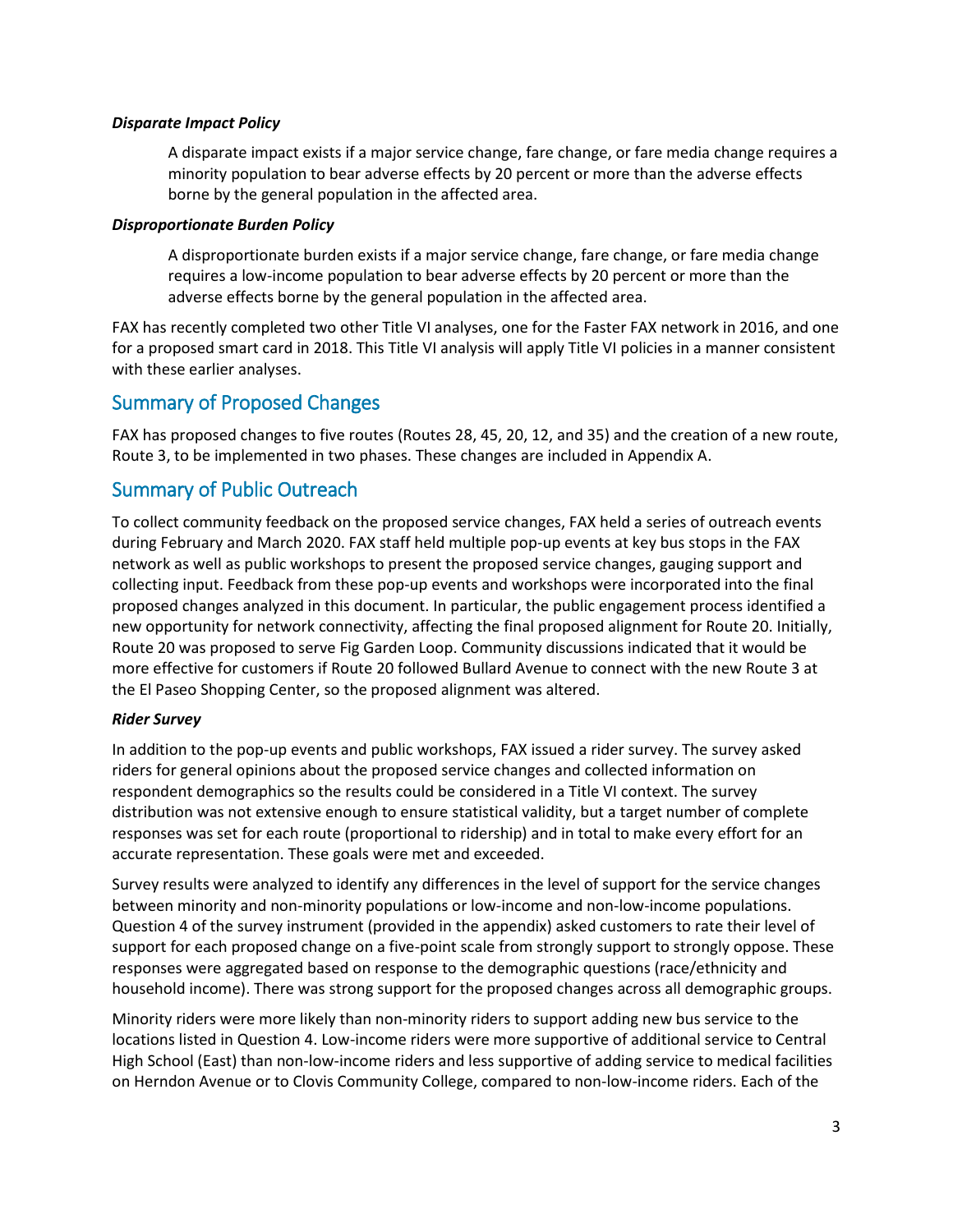proposed service additions still garnered majority support among low-income riders. Overall, there were no significant differences in support between minority and non-minority riders and between low-income and non-low-income riders.

# <span id="page-4-0"></span>Summary of Findings

This analysis finds that the proposed changes, when examined in context, do not suggest that the service changes as a whole cause a disparate impact or disproportionate burden. Thus, no additional mitigation measures are necessary.

# <span id="page-4-1"></span>Service Equity Analysis

The service equity analysis has three key parts:

- First, proposed service changes are analyzed to determine if those changes meet the major service change threshold as defined by Fresno's Title VI policy.
- If any of the proposed service changes meet the major service change threshold, then the proposed route changes are analyzed to determine if those changes create a disparate impact or disproportionate burden according to Fresno's Title VI policy.
- If a disparate impact or disproportionate burden is found, then mitigation measures will be recommended for the proposed service changes so that they no longer create a disparate impact or disproportionate burden.

<span id="page-4-2"></span>[Figure 1](#page-4-2) outlines Fresno's service equity analysis process. Because of the combination of proposed changes, Fresno determined analyzing all proposed changes, regardless if they meet policy thresholds, would provide consistent information for the decision-making process related to the proposed network changes.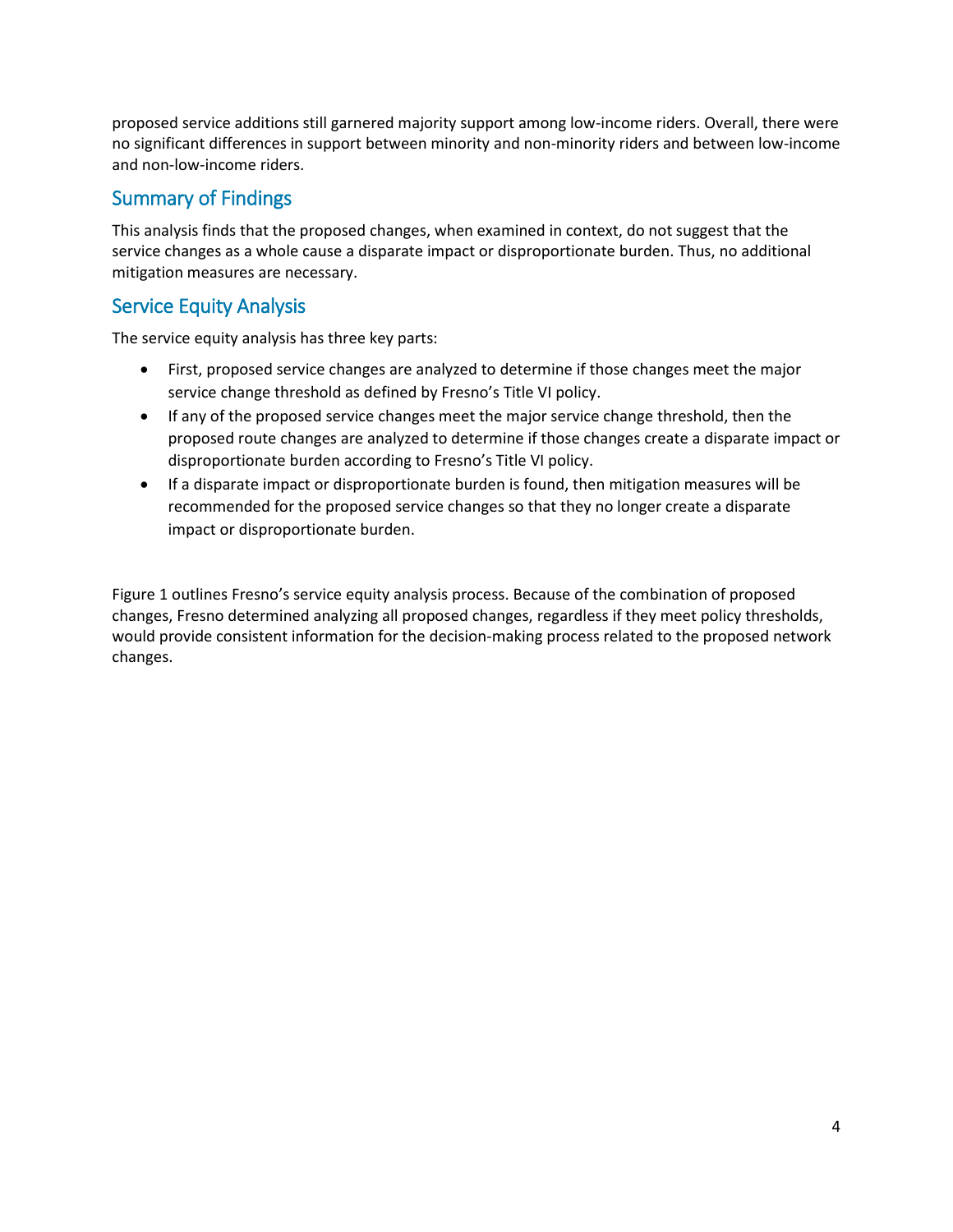#### *Figure 1: Service Equity Analysis Process*



As outlined in the FTA Circular, transit agencies should analyze available data for the general population (U.S. Census or American Community Survey data) or data specific to system ridership (survey data). To provide the most comprehensive findings, both population and ridership data were analyzed and are summarized in this document. (Care was taken not to "mix and match" in comparative analysis—always comparing ridership to ridership and population to population, as noted in FTA C 4702.1B, Chap. IV-15.)

# <span id="page-5-0"></span>Data Sources

Data from the American Community Survey (ACS) and the 2018 FAX Customer Satisfaction Survey were used to perform the Title VI analysis.

# *American Community Survey*

2018 ACS five-year estimates provide census block group-level population data for the geography-based analysis. The following tables were used in this analysis:

- C17002: Ratio of Income to Poverty Level in the Past 12 Months
- B03002: Hispanic or Latino Origin by Race

FAX defines low-income as at or below 150 percent of the federal poverty line. Individuals who reported in the ACS that their income over the previous 12 months fell below 150 percent of the federal poverty line were defined as low-income for the geographic analysis.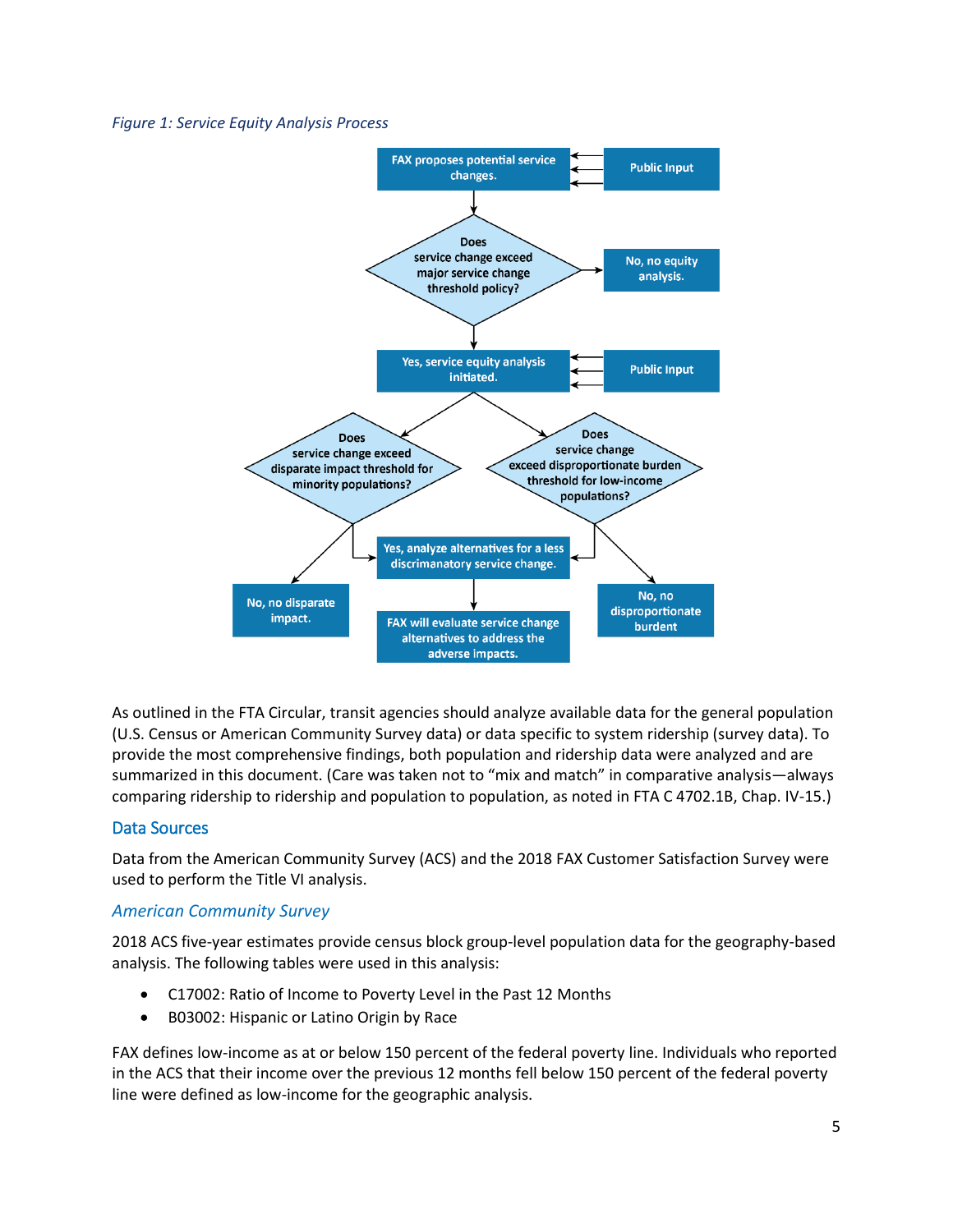For purposes of this analysis, the following origin by race categories are defined as minority:

- Black or African American alone
- American Indian or Alaska Native alone
- Asian alone

l

- Native Hawaiian or Other Pacific Islander alone
- **•** Hispanic or Latino
- "Other" race alone
- Two or more races

# *2018 FAX Customer Satisfaction Survey*

The following questions from the 2018 Customer Satisfaction Survey were analyzed for the service equity analysis:

- **Q1**: What is the bus route number that you are on? (Blank space for entering a number.)
- **Demographics, Ethnicity**: Which of the following most closely describes your ethnic background? (1) Hispanic, (2) White/Caucasian, (3) African American/Black, (4) Asian/Southeast Asian- please specify national origin or Asian ethnic group, (5) American Indian, (6) Pacific Islander, (7) Middle Easterner, (8) other/please specify.
- **Demographics, Household Size**: Including yourself, how many people live in your household? (Blank space for entering a number.)
- **Demographics, Income**: Which of the following categories best describes your total household income in 2013, before taxes? (1) less than \$10,000 per year, (2) \$10,000 to \$19,999, (3) \$20,000 to \$29,999, (4) \$30,000 to \$39,999, (5) \$40,000 to \$49,999, (6) \$50,000 to \$74,999, (7) \$75,000 to \$99,999 per year, (8) \$100,000 or more per year.

All respondents who indicated a race/ethnicity other than Non-Hispanic White/Caucasian were considered a minority for purposes of this analysis. If a respondent indicated more than one race/ethnicity, they were considered a minority. Furthermore, if a respondent indicated "other," they were considered a minority. Records where the respondent did not answer the race/ethnicity question were excluded from the disparate impact analysis, as their minority status could not be determined. $1$ 

FAX's definition of low-income is any person whose median household income is at or below 150 percent of the federal poverty line. The federal poverty guidelines issued by the U.S. Department of Health and Human Services were used as the basis for determining low-income status. See [Table 1.](#page-7-0) Utilizing the survey questions related to household income and number of persons per household, each survey respondent was coded as low-income (below 150 percent of the poverty line) or non-low-income (above 150 percent of the poverty line) according to [Table 2,](#page-7-1) below. For ranges where a significant portion of the range fell below 150 percent poverty line, the entire range was classified as lowincome/"below" to ensure no low-income individuals were mistakenly classified as non-low-income.

 $<sup>1</sup>$  If these respondents did not answer the race/ethnicity question but did answer the questions related to</sup> household size and income, they were still included in the disproportionate burden analysis. The FTA directs recipients to analyze disparate impact and disproportionate burden separately.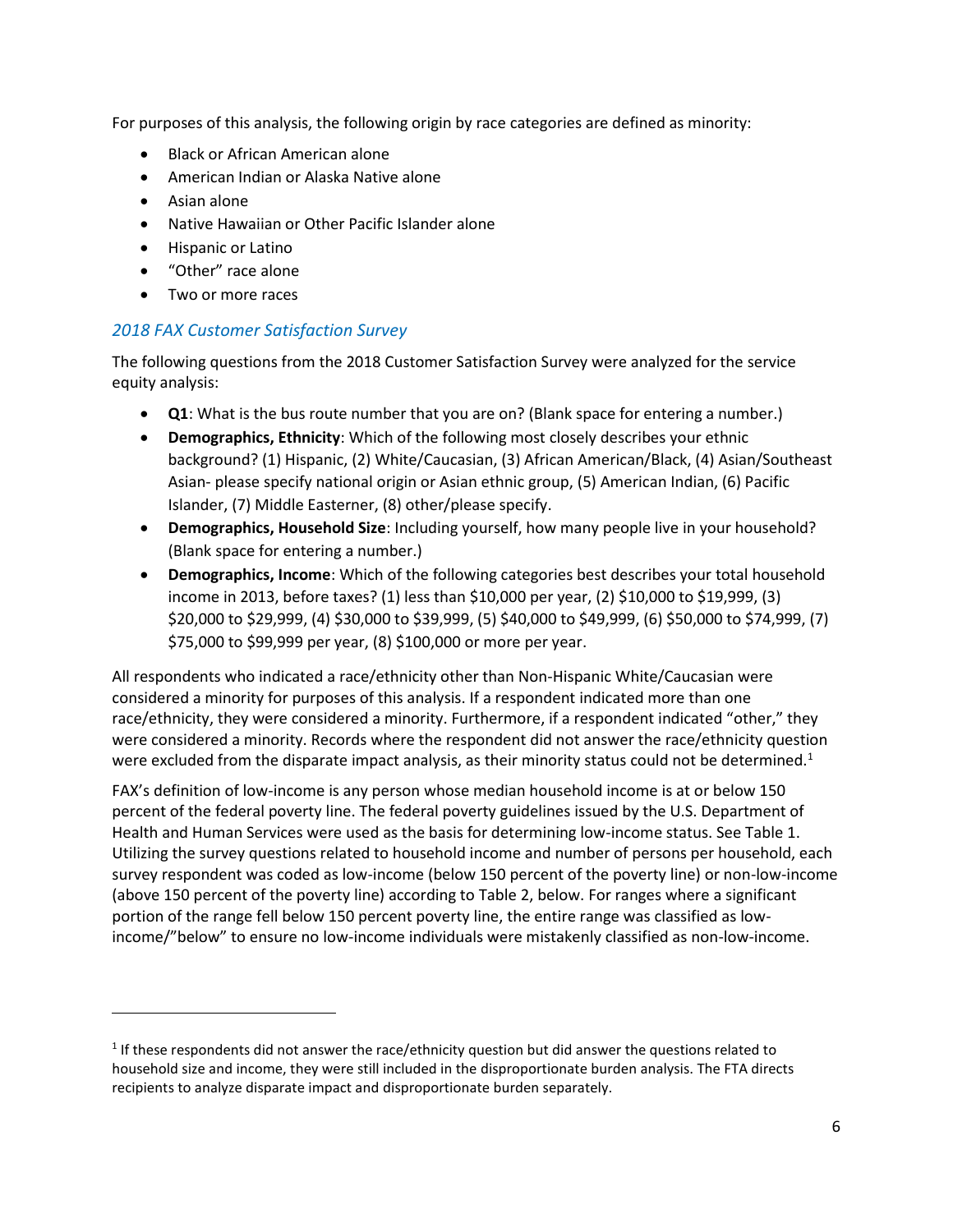Households with 13 or more members making more than \$100,000 were considered low-income for the same reason.

| <b>Persons in</b><br><b>Family/Household</b> | <b>Poverty</b><br><b>Guideline</b> | <b>150 Percent of</b><br><b>Poverty Guideline</b> |
|----------------------------------------------|------------------------------------|---------------------------------------------------|
| 1                                            | \$12,140                           | \$18,210                                          |
| 2                                            | \$16,460                           | \$24,690                                          |
| 3                                            | \$20,780                           | \$31,170                                          |
| 4                                            | \$25,100                           | \$37,650                                          |
| 5                                            | \$29,420                           | \$44,130                                          |
| 6                                            | \$33,740                           | \$50,610                                          |
| 7                                            | \$38,060                           | \$57,090                                          |
| 8                                            | \$42,380                           | \$63,570                                          |
| 9                                            | \$46,700                           | \$70,050                                          |
| 10                                           | \$51,020                           | \$76,530                                          |
| 11                                           | \$55,340                           | \$83,010                                          |
| 12                                           | \$59,660                           | \$89,480                                          |

l

<span id="page-7-0"></span>*Table 1: 2018 Poverty Guidelines for the 48 Contiguous States and D.C.*

<span id="page-7-1"></span>*Table 2: Low-Income Status by 2018 FAX Customer Satisfaction Survey Categories (Below or Above 150 Percent of Federal Poverty Guideline)*

| <b>Reported Annual Household Income in 2018</b> |                              |                         |                        |                        |                        |                        |                        |                      |
|-------------------------------------------------|------------------------------|-------------------------|------------------------|------------------------|------------------------|------------------------|------------------------|----------------------|
| <b>Persons in</b><br><b>Household</b>           | <b>Less than</b><br>\$10,000 | $$10,000 -$<br>\$19,999 | \$20,000 -<br>\$29,999 | \$30,000 -<br>\$39,999 | \$40,000 -<br>\$49,999 | \$50,000 -<br>\$74,999 | \$75,000 -<br>\$99,999 | \$100,000<br>or More |
| 1                                               | <b>Below</b>                 | <b>Below</b>            | Above                  | Above                  | Above                  | Above                  | Above                  | Above                |
| 2                                               | <b>Below</b>                 | <b>Below</b>            | <b>Below</b>           | Above                  | Above                  | Above                  | Above                  | Above                |
| 3                                               | <b>Below</b>                 | <b>Below</b>            | <b>Below</b>           | Above                  | Above                  | Above                  | Above                  | Above                |
| 4                                               | <b>Below</b>                 | <b>Below</b>            | <b>Below</b>           | <b>Below</b>           | Above                  | Above                  | Above                  | Above                |
| 5                                               | <b>Below</b>                 | <b>Below</b>            | <b>Below</b>           | <b>Below</b>           | <b>Below</b>           | Above                  | Above                  | Above                |
| 6                                               | <b>Below</b>                 | <b>Below</b>            | <b>Below</b>           | <b>Below</b>           | <b>Below</b>           | Above                  | Above                  | Above                |
| 7                                               | <b>Below</b>                 | Below                   | <b>Below</b>           | <b>Below</b>           | <b>Below</b>           | <b>Below</b>           | Above                  | Above                |
| 8                                               | <b>Below</b>                 | <b>Below</b>            | <b>Below</b>           | <b>Below</b>           | <b>Below</b>           | <b>Below</b>           | Above                  | Above                |
| 9                                               | <b>Below</b>                 | <b>Below</b>            | <b>Below</b>           | <b>Below</b>           | <b>Below</b>           | <b>Below</b>           | Above                  | Above                |
| 10                                              | <b>Below</b>                 | <b>Below</b>            | <b>Below</b>           | <b>Below</b>           | <b>Below</b>           | <b>Below</b>           | Above                  | Above                |
| 11                                              | <b>Below</b>                 | <b>Below</b>            | <b>Below</b>           | <b>Below</b>           | <b>Below</b>           | <b>Below</b>           | <b>Below</b>           | Above                |
| 12                                              | <b>Below</b>                 | <b>Below</b>            | <b>Below</b>           | <b>Below</b>           | <b>Below</b>           | <b>Below</b>           | <b>Below</b>           | Above                |
| $13+$                                           | <b>Below</b>                 | <b>Below</b>            | <b>Below</b>           | <b>Below</b>           | <b>Below</b>           | <b>Below</b>           | <b>Below</b>           | Below <sup>2</sup>   |

<sup>&</sup>lt;sup>2</sup> Only one survey record fell in this category. Even if the household has an income over 150 percent of the poverty line, since the exact income is not known, the person was categorized as low-income to ensure no low-income respondents were not counted.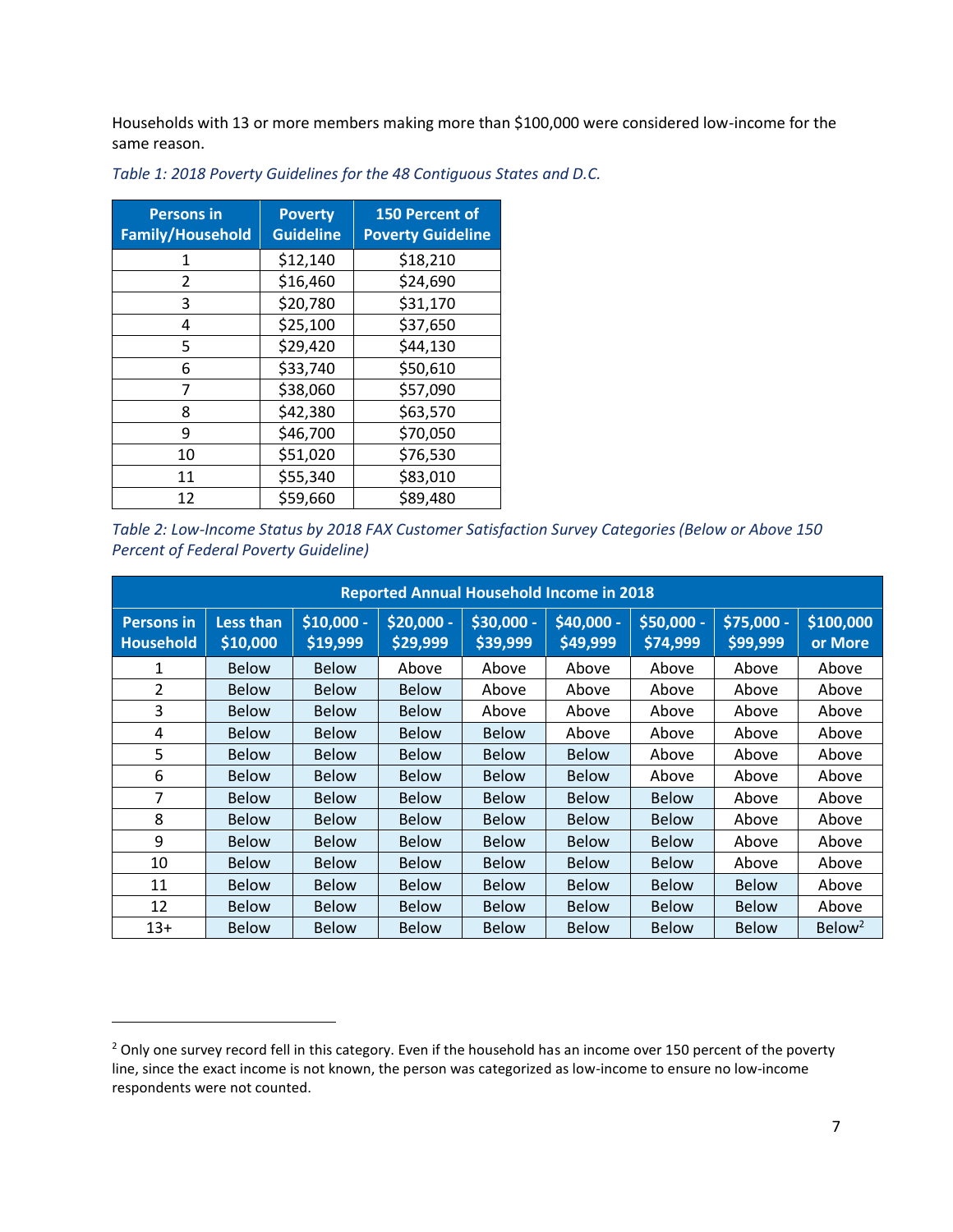# <span id="page-8-0"></span>Major Service Change Analysis

The first step in determining if the proposed service changes would cause a disparate impact or disproportionate burden is determining which proposed changes, if any, constitute a major service change under Fresno's policy. To do so, revenue miles and revenue hours were compared for each route in the existing and proposed network. New routes or routes with proposed changes are highlighted in blue. See [Table 3.](#page-8-2) Routes with a 25 percent or greater change in revenue miles or revenue hours from the existing network to the proposed network are considered major service changes. For the Route 12 and Route 35 interline, the revenue hours and revenue miles of each route were combined.

|                 | <b>Revenue Hours (Annual)</b> |                 | <b>Revenue Miles (Annual)</b> |                 |                 |                |                |
|-----------------|-------------------------------|-----------------|-------------------------------|-----------------|-----------------|----------------|----------------|
|                 |                               |                 | <b>Percent</b>                |                 |                 | <b>Percent</b> | <b>Major</b>   |
| <b>Route</b>    | <b>Existing</b>               | <b>Proposed</b> | <b>Change</b>                 | <b>Existing</b> | <b>Proposed</b> | <b>Change</b>  | <b>Change?</b> |
| 1               | 66,853                        | 66,853          | 0.0%                          | 765,759         | 765,759         | 0.0%           |                |
| 3               | <b>New</b>                    | 9,625           | 100.0%                        | <b>New</b>      | 163,043         | 100.0%         | <b>Yes</b>     |
| 9               | 25,858                        | 25,858          | 0.0%                          | 329,046         | 329,046         | 0.0%           |                |
| 12/35           |                               |                 |                               |                 |                 |                |                |
| (Interline)     | 28,330                        | 26,238          | $-7.4%$                       | 325,172         | 321,926         | $-1.0%$        | <b>No</b>      |
| 20              | 14,740                        | 19,151          | 29.9%                         | 187,038         | 217,488         | 16.3%          | <b>Yes</b>     |
| 22              | 25,081                        | 25,081          | 0.0%                          | 300,197         | 300,197         | 0.0%           |                |
| 26              | 28,666                        | 28,666          | 0.0%                          | 339,693         | 339,693         | 0.0%           |                |
| 28              | 37,798                        | 33,236          | $-12.1%$                      | 413,741         | 379,391         | $-8.3%$        | <b>No</b>      |
| 32              | 25,843                        | 25,843          | 0.0%                          | 273,589         | 273,589         | 0.0%           |                |
| 33              | 7,379                         | 7,379           | 0.0%                          | 98,711          | 98,711          | 0.0%           |                |
| 34              | 35,455                        | 35,455          | 0.0%                          | 380,441         | 380,441         | 0.0%           |                |
| 38              | 41,084                        | 41,084          | 0.0%                          | 554,063         | 554,063         | 0.0%           |                |
| 39              | 13,690                        | 13,690          | 0.0%                          | 162,236         | 162,236         | 0.0%           |                |
| 41              | 27,535                        | 27,535          | 0.0%                          | 330,513         | 330,513         | 0.0%           |                |
| 45              | 13,711                        | 15,908          | 16.0%                         | 186,687         | 189,035         | 1.3%           | <b>No</b>      |
| 58              | 4,172                         | 4,172           | 0.0%                          | 65,164          | 65,164          | 0.0%           |                |
| <b>Affected</b> | 94,579                        | 104,157         | 10.1%                         | 1,112,638       | 1,270,883       | 14.2%          |                |
| <b>System</b>   | 396,195                       | 405,774         | 2.4%                          | 4,712,052       | 4,870,295       | 3.4%           |                |

<span id="page-8-2"></span>

| Table 3: Change in Revenue Hours and Revenue Miles, Existing and Proposed |  |  |
|---------------------------------------------------------------------------|--|--|
|---------------------------------------------------------------------------|--|--|

Of the five existing routes with proposed changes, only one, Route 20, qualifies as a major service change due to a greater than 25 percent increase in revenue hours. Since Route 3 is new, it is considered a 100 percent change in hours and miles and, thus, also a major service change.

Despite only two routes meeting the major service change threshold, this analysis includes all proposed changes.

# <span id="page-8-1"></span>Geographic/Population Analysis

This report summarizes two layers of analysis. The first layer considers the population living within  $\frac{1}{2}$ mile of FAX system bus stops. There are two parts to this first layer of analysis. First, the percent of minority and low-income populations along current routes with proposed changes are compared against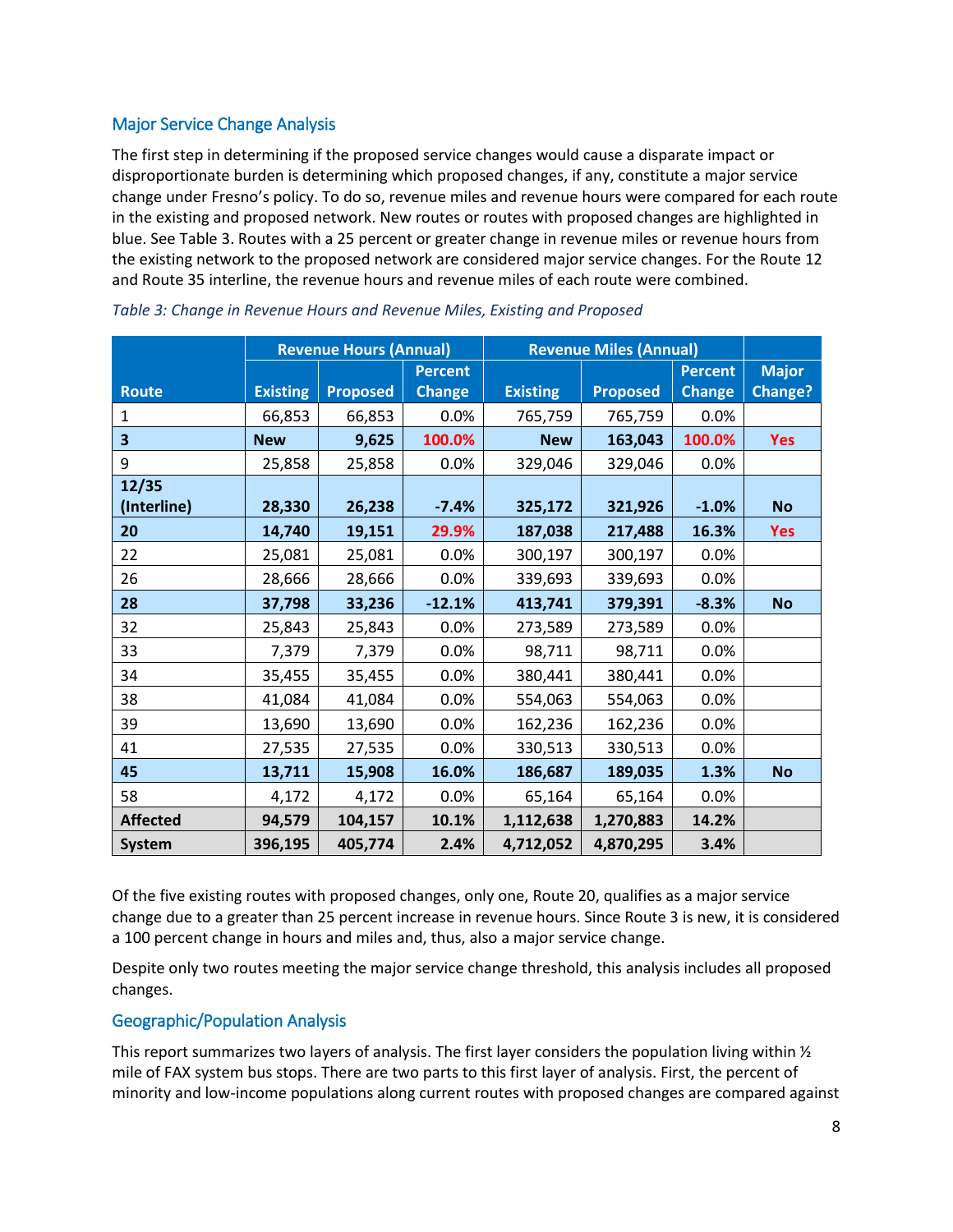the system-wide percentages of minority and low-income populations. This identifies which routes are considered "minority routes" or "low-income routes." Typically, only minority and low-income routes would be considered for further analysis. In this case, all routes will receive additional analysis. The second step is to compare the difference in the minority share of population between the existing and proposed route. If the difference is 20 percentage points greater than the difference for non-minorities, this indicates a disparate impact. For example, say the demographic makeup of existing Route A is 78 percent minority and the makeup of proposed Route A is 50 percent minority. Minority population with access to that route has decreased by 28 percentage points, while, conversely, non-minority access has increased by 28 percentage points. This exceeds the 20 percent threshold for a disparate impact, indicating some mitigation might be required. Results of this analysis are summarized in [Table 4](#page-9-0) and the analysis was repeated for low-income populations, as shown in [Table 5.](#page-10-0)

|                         | <b>Existing</b>                                                   |                                   | <b>Proposed</b>                                      |                                   | <b>Difference</b>                                           |                                   |
|-------------------------|-------------------------------------------------------------------|-----------------------------------|------------------------------------------------------|-----------------------------------|-------------------------------------------------------------|-----------------------------------|
| <b>Route</b>            | <b>Total</b><br><b>Population</b><br>within $\frac{1}{2}$<br>mile | <b>Percent</b><br><b>Minority</b> | <b>Total</b><br><b>Population</b><br>within 1/2 mile | <b>Percent</b><br><b>Minority</b> | <b>Percentage</b><br><b>Point Change</b><br><b>Minority</b> | <b>Disparate</b><br><b>Impact</b> |
| 1                       | 90,146                                                            | 77.7%                             | 90,146                                               | 77.7%                             | 0.0%                                                        | <b>No</b>                         |
| $\overline{\mathbf{3}}$ | <b>New Route</b>                                                  |                                   | 49,495                                               | 50.8%                             | N/A                                                         | <b>Yes</b>                        |
| 9                       | 66,028                                                            | 60.8%                             | 66,028                                               | 60.8%                             | 0.0%                                                        | No                                |
| 12 (Interline)          | 37,177                                                            | 79.8%                             | 91,064                                               | 81.7%                             | 1.9%                                                        | <b>No</b>                         |
| 20                      | 65,031                                                            | 74.6%                             | 96,827                                               | 76.8%                             | 2.2%                                                        | <b>No</b>                         |
| 22                      | 106,364                                                           | 74.9%                             | 106,364                                              | 74.9%                             | 0.0%                                                        | No.                               |
| 26                      | 95,323                                                            | 74.1%                             | 95,326                                               | 74.1%                             | 0.0%                                                        | <b>No</b>                         |
| 28                      | 80,524                                                            | 72.6%                             | 59,718                                               | 75.3%                             | 2.7%                                                        | <b>No</b>                         |
| 32                      | 69,264                                                            | 78.2%                             | 69,264                                               | 78.2%                             | 0.0%                                                        | No.                               |
| 33                      | 47,619                                                            | 89.6%                             | 47,619                                               | 89.6%                             | 0.0%                                                        | No                                |
| 34                      | 82,517                                                            | 75.8%                             | 82,517                                               | 75.8%                             | 0.0%                                                        | <b>No</b>                         |
| 35 (Interline)          | 55,248                                                            | 83.3%                             | 91,064                                               | 81.7%                             | $-1.6%$                                                     | <b>No</b>                         |
| 38                      | 104,106                                                           | 78.4%                             | 104,106                                              | 78.4%                             | 0.0%                                                        | No.                               |
| 39                      | 59,763                                                            | 79.8%                             | 59,763                                               | 79.8%                             | 0.0%                                                        | <b>No</b>                         |
| 41                      | 101,073                                                           | 81.9%                             | 101,073                                              | 81.9%                             | 0.0%                                                        | No.                               |
| 45                      | 100,973                                                           | 60.1%                             | 75,604                                               | 70.3%                             | 10.2%                                                       | <b>No</b>                         |
| 58                      | 25,309                                                            | 45.7%                             | 25,309                                               | 45.7%                             | 0.0%                                                        | No                                |
| <b>System Total</b>     | 474,113                                                           | 72.8%                             | 503,156                                              | 72.1%                             | $-0.7%$                                                     | <b>No</b>                         |

<span id="page-9-0"></span>*Table 4: Population within 1/2 Mile of FAX Stop by Minority Status, Existing and Proposed*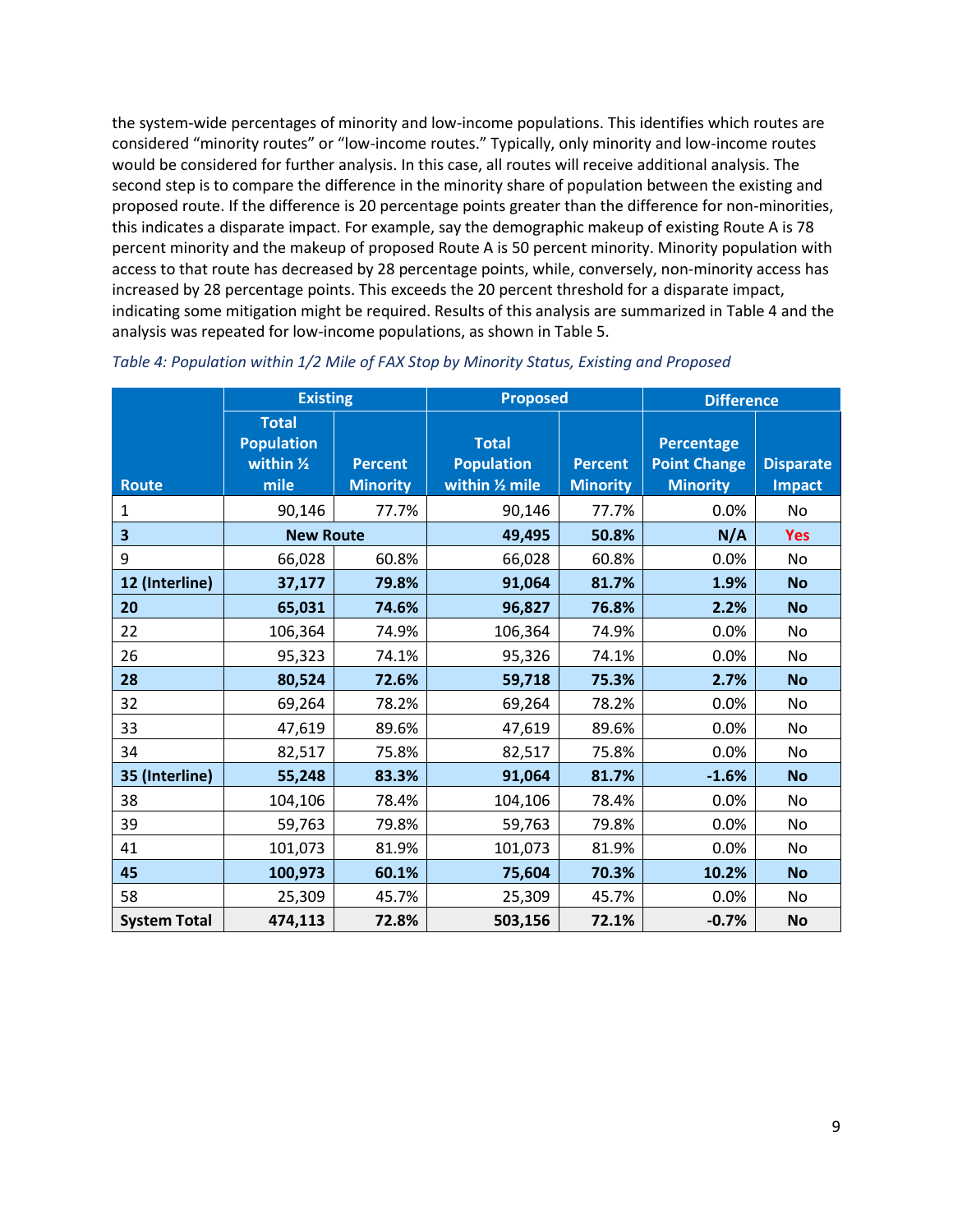|                         | <b>Existing</b>                                                   |                                  | <b>Proposed</b>                                      |                                         |                                                        | <b>Difference</b>                 |  |
|-------------------------|-------------------------------------------------------------------|----------------------------------|------------------------------------------------------|-----------------------------------------|--------------------------------------------------------|-----------------------------------|--|
| <b>Route</b>            | <b>Total</b><br><b>Population</b><br>within $\frac{1}{2}$<br>mile | <b>Percent</b><br>Low-<br>income | <b>Total</b><br><b>Population</b><br>within 1/2 mile | <b>Percent</b><br>Low-<br><b>Income</b> | <b>Percentage</b><br><b>Point Change</b><br>Low-Income | <b>Disparate</b><br><b>Impact</b> |  |
| 1                       | 90,146                                                            | 50.6%                            | 90,146                                               | 50.6%                                   | 0.0%                                                   | No                                |  |
| $\overline{\mathbf{3}}$ | <b>New Route</b>                                                  |                                  | 49,495                                               | 20.0%                                   | N/A                                                    | <b>Yes</b>                        |  |
| 9                       | 66,028                                                            | 39.7%                            | 66,028                                               | 39.7%                                   | 0.0%                                                   | No                                |  |
| 12 (Interline)          | 37,177                                                            | 39.6%                            | 91,064                                               | 50.2%                                   | 10.6%                                                  | <b>No</b>                         |  |
| 20                      | 65,031                                                            | 47.6%                            | 96,827                                               | 45.4%                                   | $-2.2%$                                                | <b>No</b>                         |  |
| 22                      | 106,364                                                           | 48.1%                            | 106,364                                              | 48.1%                                   | 0.0%                                                   | <b>No</b>                         |  |
| 26                      | 95,323                                                            | 46.3%                            | 95,326                                               | 46.3%                                   | 0.0%                                                   | No                                |  |
| 28                      | 80,524                                                            | 48.6%                            | 59,718                                               | 49.0%                                   | 0.4%                                                   | <b>No</b>                         |  |
| 32                      | 69,264                                                            | 50.1%                            | 69,264                                               | 50.1%                                   | 0.0%                                                   | <b>No</b>                         |  |
| 33                      | 47,619                                                            | 66.4%                            | 47,619                                               | 66.4%                                   | 0.0%                                                   | <b>No</b>                         |  |
| 34                      | 82,517                                                            | 48.3%                            | 82,517                                               | 48.3%                                   | 0.0%                                                   | <b>No</b>                         |  |
| 35 (Interline)          | 55,248                                                            | 56.7%                            | 91,064                                               | 50.2%                                   | $-6.5%$                                                | <b>No</b>                         |  |
| 38                      | 104,106                                                           | 49.6%                            | 104,106                                              | 49.6%                                   | 0.0%                                                   | No                                |  |
| 39                      | 59,763                                                            | 47.7%                            | 59,763                                               | 47.7%                                   | 0.0%                                                   | <b>No</b>                         |  |
| 41                      | 101,073                                                           | 50.8%                            | 101,073                                              | 50.8%                                   | 0.0%                                                   | <b>No</b>                         |  |
| 45                      | 100,973                                                           | 36.3%                            | 75,604                                               | 42.4%                                   | 6.1%                                                   | <b>No</b>                         |  |
| 58                      | 25,309                                                            | 16.9%                            | 25,309                                               | 16.9%                                   | 0.0%                                                   | No                                |  |
| <b>System Total</b>     | 474,113                                                           | 44.7%                            | 503,156                                              | 43.4%                                   | $-1.3%$                                                | <b>No</b>                         |  |

<span id="page-10-0"></span>*Table 5: Population within ½ Mile of FAX Stop by Income Status, Existing and Proposed*

# Route 28

The percentage of minority individuals living within ½ mile of Route 28 stops is equal to the system-wide percentage, and there is only a small, positive change between the existing and proposed route, suggesting that the small decrease in revenue hours and miles impacts non-minority populations more than minority populations. In comparison to the 20% threshold, there is no disparate impact, and no mitigation measures need to be considered.

The percentage of low-income individuals living within ½ mile of Route 28 is slightly higher than the system-wide percentage, and there is no change in percentage of low-income individuals between the existing and proposed route. As a result, there is no disproportionate burden, and no mitigation measures need to be considered.

# Route 45

The proportion of minority individuals living within ½ mile of Route 45 is significantly less than the system-wide average, and the proposed changes suggest that the discontinued segments of the route primarily served non-minority communities. The changes to Route 45 also represent an increase in service, meaning the changes are a service improvement. As a result, there is no disparate impact, and no mitigation measures need to be considered.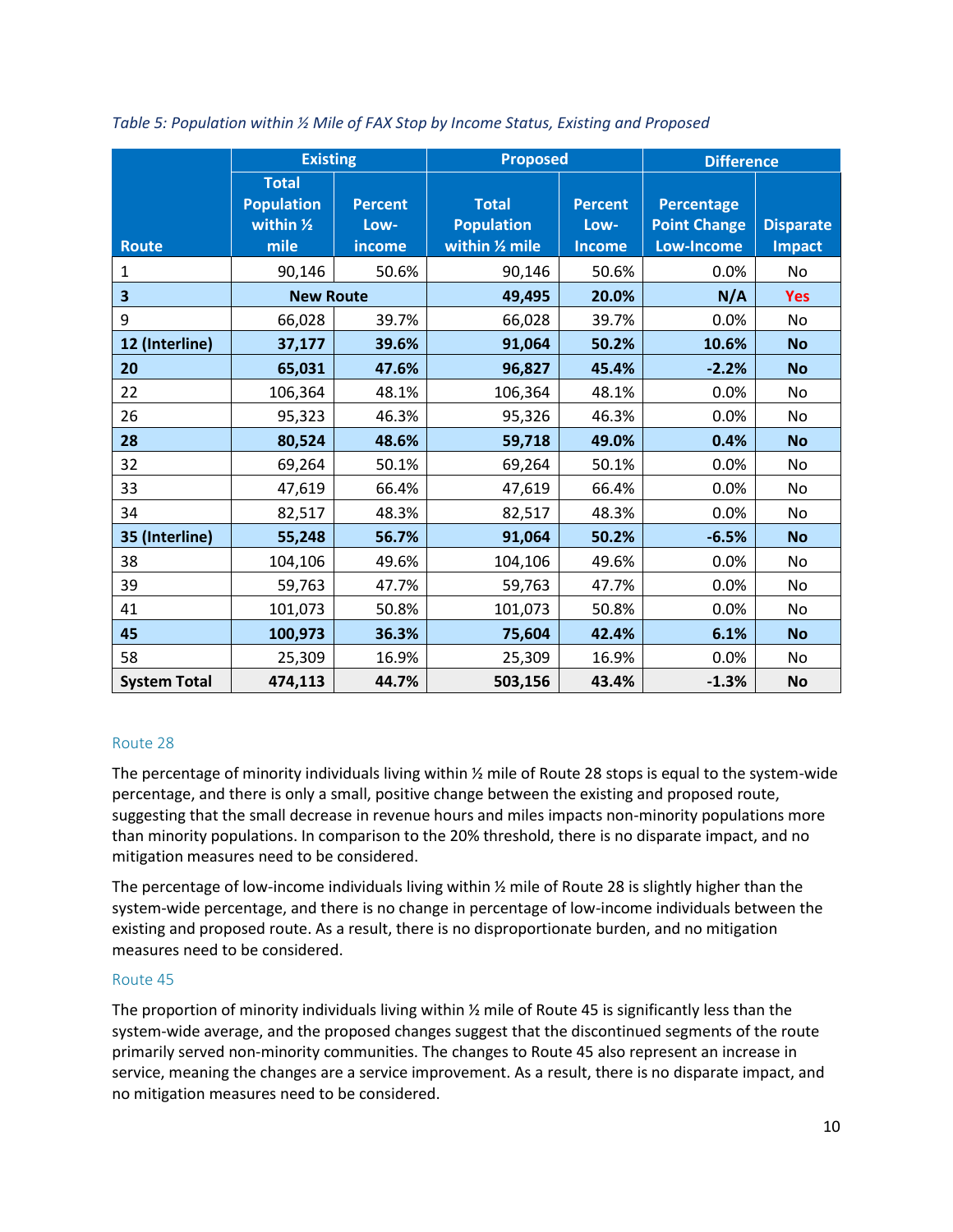The percentage of low-income individuals living within ½ mile of Route 45 is below the system-wide average, and the proposed changes increase that percentage, suggesting that the discontinued segments of the route do not serve predominantly low-income communities. Service to the remaining portion of the route, which has a greater proportion of low-income individuals, is increased. As a result, there is no disproportionate burden, and no mitigation measures need to be considered.

# Route 3

Route 3 is the only new route, and as such, is one of only two proposed changes to meet the major service change threshold. Additionally, the percentage of minority individuals living within ½ mile of proposed Route 3 stops is significantly smaller than that of the existing system-wide percentage. As the difference is greater than 20 percent, there is a potential disparate impact, and mitigation measures for the disparate impact will be considered for Route 3.

The percentage of low-income individuals living within ½ mile of the proposed Route 3 stops is significantly smaller than the existing system-wide percentage. As the difference is greater than 20 percent, the proposed addition therefore meets the disproportionate burden threshold. As a result, mitigation measures for the potential disproportionate burden will be considered for Route 3.

#### Route 20

Route 20 is the other proposed change that meets the major service change threshold. The population living within ½ mile of existing stops has a slightly higher percentage of minority individuals than the system-wide average, and that percentage becomes higher under the proposed network. As a result, and because the changes to Route 20 are a service improvement, there is no disparate impact, and no mitigation measures need to be considered.

The percentage of low-income individuals living within ½ mile of Route 20 stops is slightly higher than the system-wide average. The proposed changes lower that percentage slightly, but not by a significant margin. As a result, there is no disproportionate burden, and no mitigation measures need to be considered.

# Route 12/35 Interline

The percentage of minority individuals living within ½ mile of both the existing Route 12 and Route 35 is above the system-wide average. The proposed Route 12/35 interline largely follows the same route, which is reflected in the results of this analysis, with the combined route showing a percentage of minority individuals between that of the two existing routes. As a result, no mitigation measures need to be considered.

The percentage of low-income individuals living within ½ mile is below the system-wide average. As with the disparate impact findings, the combined route's percentage of low-income individuals within 1/2 mile of stops is between that of the two existing routes. As a result, no mitigation measures need to be considered.

# <span id="page-11-0"></span>Ridership Analysis

The second layer of analysis considers FAX ridership based on the demographic information gathered through the 2018 Customer Satisfaction Survey. To consider known FAX riders specifically, rather than the population that merely *could* be using FAX due to geographic proximity, the most recent customer satisfaction survey was also analyzed for impacts. Unfortunately, the demographics of ridership on proposed routes cannot be known until changes are implemented, so the disparate impact and disproportionate burden analysis cannot be completed with survey data. The purpose of considering this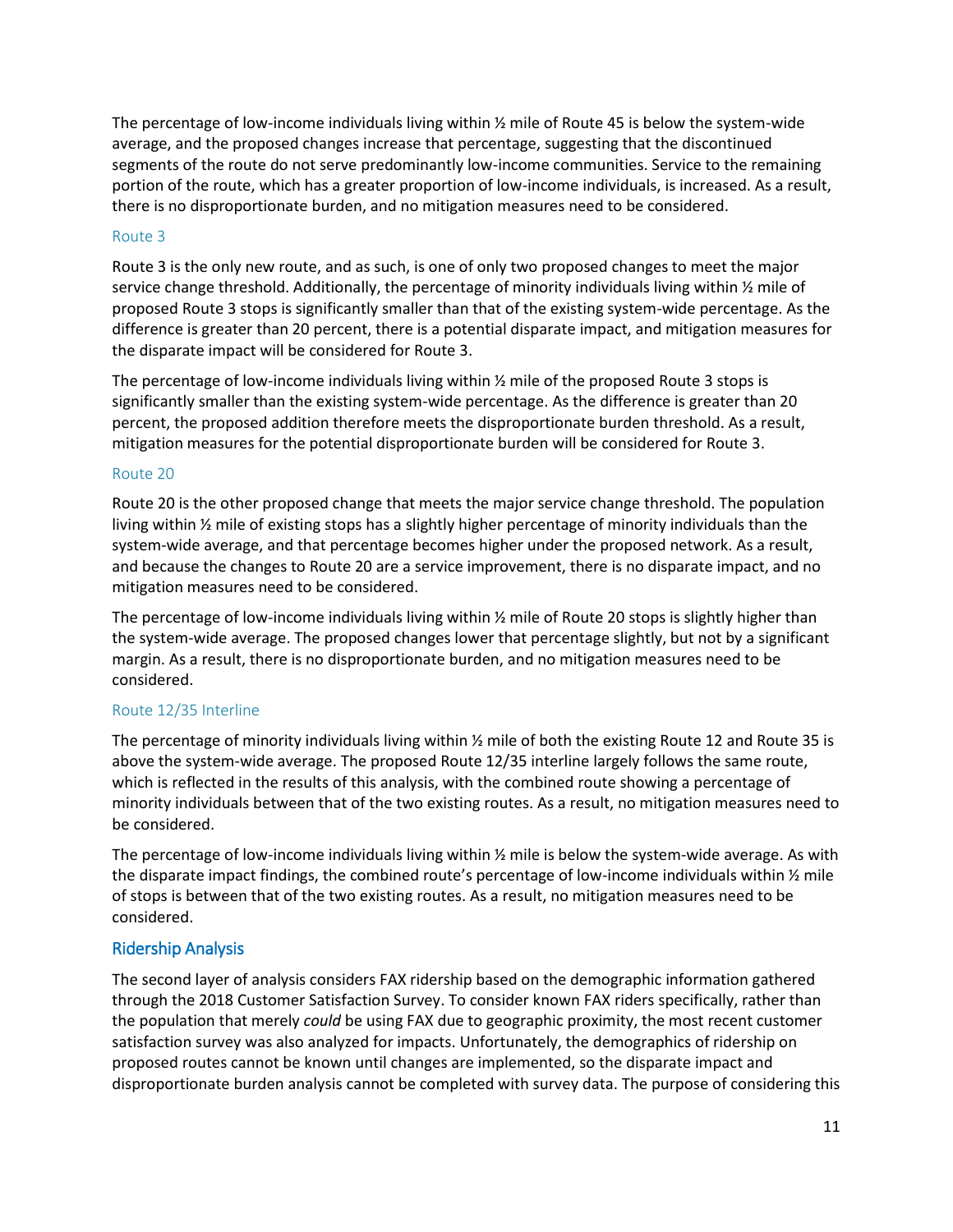data is to determine if there are any routes that were not identified as minority or low-income routes based on population analysis but have above-average minority or low-income ridership (Part 1 of the population analysis). Findings are summarized in [Table 6.](#page-12-0)

|                    | <b>Minority</b>   |                                               | <b>Low-Income</b>   |                     |  |
|--------------------|-------------------|-----------------------------------------------|---------------------|---------------------|--|
|                    | <b>Percentage</b> | <b>System Avg %</b><br><b>Percentage Low-</b> |                     | <b>System Avg %</b> |  |
| <b>Route</b>       | <b>Minority</b>   | <b>Difference</b>                             | <b>Income</b>       | <b>Difference</b>   |  |
| 1                  | 81.7%             | 0.0%                                          | 90.2%               | 2.0%                |  |
| 9                  | 74.5%             | $-7.1%$                                       | 80.2%               | $-8.0%$             |  |
| 12                 |                   |                                               | <b>No Responses</b> |                     |  |
| 20                 | 86.7%             | 5.0%                                          | 83.6%               | $-4.6%$             |  |
| 22                 | 83.3%             | 1.6%                                          | 80.0%               | $-8.2%$             |  |
| 26                 | 80.5%             | $-1.2%$                                       | 88.3%               | 0.1%                |  |
| 28                 | 82.1%             | 0.4%                                          | 84.4%               | $-3.8%$             |  |
| 32                 | 81.3%             | $-0.4%$                                       | 96.3%               | 8.1%                |  |
| 33                 | 66.7%             | $-15.0%$                                      | 100.0%              | 11.8%               |  |
| 34                 | 84.3%             | 2.6%                                          | 90.2%               | 2.0%                |  |
| 35                 | 80.8%             | $-0.9%$                                       | 97.2%               | 9.0%                |  |
| 38                 | 83.5%             | 1.8%                                          | 92.7%               | 4.5%                |  |
| 39                 | 82.1%             | 0.4%                                          | 84.3%               | $-3.9%$             |  |
| 41                 | 84.8%             | 3.1%                                          | 89.6%               | 1.4%                |  |
| 45                 | 71.2%             | $-10.5%$                                      | 86.5%               | $-1.7%$             |  |
| 58                 | 100.0%            | 18.3%                                         | 100.0%              | 11.8%               |  |
| <b>System-Wide</b> | 81.7%             |                                               | 88.2%               |                     |  |

<span id="page-12-0"></span>

| Table 6: Minority and Low-Income Ridership Shares by Route, Compared to System Total |  |  |
|--------------------------------------------------------------------------------------|--|--|
|--------------------------------------------------------------------------------------|--|--|

# Route 28

Similar to the ACS analysis, the percentage of minority riders on Route 28 is equal to the percentage of minority riders system-wide. The percentage of low-income riders is slightly lower on Route 28 than system-wide, but not significantly so, and remains quite high overall. As a result, there is no disparate impact or disproportionate burden, and no mitigation measures need to be considered.

# Route 45

The percentage of minority riders on Route 45 is below the system-wide percentage, and the percentage of low-income riders is slightly below. Although the changes to Route 45 are a service improvement, the ACS analysis of the proposed changes indicates that the proposed changes better serve minority and low-income individuals and, as a result, there is no disparate impact or disproportionate burden, and no mitigation measures need to be considered.

#### Route 20

The percentage of minority riders on Route 20 is above average, while the percentage of low-income riders is below average. The differences in both cases, however, are relatively small. As a result, there is no disparate impact or disproportionate burden, and no mitigation measures need to be considered.